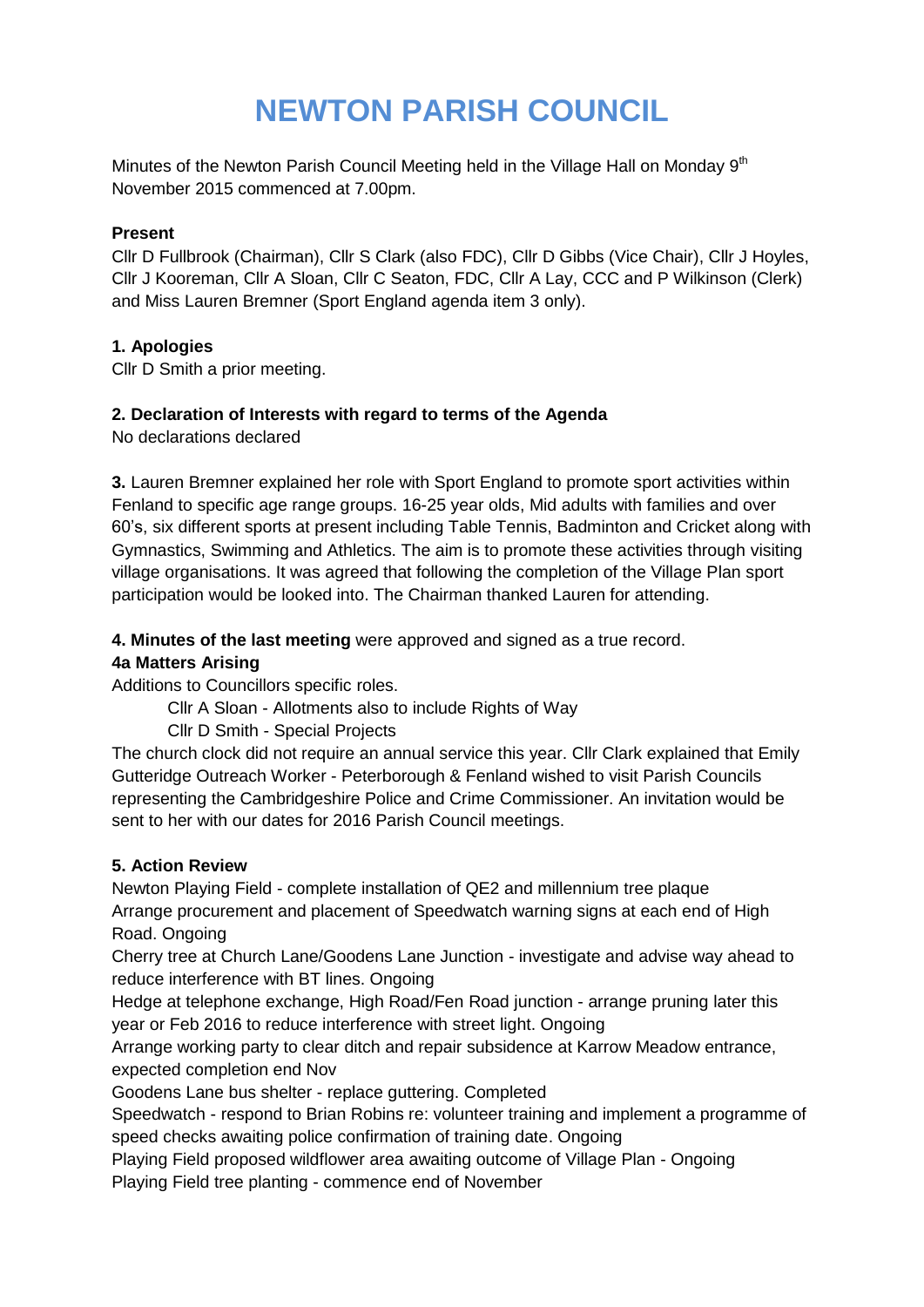Playing Field - arrange meeting with contractor. Completed.

Playing Field west boundary ditch - weed control. Obtain quotation for spraying with herbicide weedkiller as required per application basis. Contractor to complete Playing Field project - donation to cost of QE2/ Tree plaques and tree planting. Write letter of thanks to Mrs D Markham. Completed

Category 2 street lighting with brackets. Advise concerning acceptability of upgrading by fitment of new design bracket to existing wooden post. Contact Keir for advice and Category Two maintenance ongoing

Priestley's Corner - vehicle obstruction/verge damage. Ascertain business address and complaints received. Completed

Willow tree in Chapel Lane at 'Willowcroft' - Cllr Fullbrook to contact owner re: need for extensive surgery and arrange accordingly. Ongoing

Old School site - Cllr Seaton explained no further action could be taken while the site was not considered hazardous. He would email the updated status report to the Clerk.

Rural Policing Matters Campaign. Send letter of support to Rural Services Network - Completed

# **6. Highways**

**a)** Residents concern: no markings at junction of Sutton Road/ Little Ramper. Steve Nicholson contacted and reflector posts to be installed.

Chapel Lane drainage problem repaired. Pot holes at Village Hall repaired. Reflector posts installed at Priestley corner

Top dressing High Road to Little Ramper cats eyes would not be replaced as line markings were considered to be more efficient. It was suggested that cats eyes may still be needed at sharp road bends. Verge markers to be investigated for Franks Lane dyke following accident. Markers indicating passing places in Mill Lane would be beneficial, this may not be possible as passing places are not approved. Cllr Clark to discuss the issue with Steve Nicholson

**b) Funding** A local Highways bid submitted for £10,000 for a new footpath from High Road Newton Hall to Common Cottages a length of 80 - 90 metres Parish Council funding £1500 to be included within next year's budget.

Maintenance of the footpath from Goodens Lane junction to end of Bungalows, High Road may be included by CCC in scheme for next year. Cllr Clark suggested writing a letter to James Rigney CCC Highways in appreciation of ongoing work in the village

## **7. Allotments**

Inspection completed on 24<sup>th</sup> September all satisfactory. When allotments became available a reduction in the size by half may be considered. Cllr Sloan stated that she had someone interested in an allotment to be added to list

## **8. Finance**

**a)** Savings A/c £1692 26 including 21p interest

## Current a/c **Payments**

One cheque in retrospect for ACRE Payroll admin of £36.00 cheque no 100511 Two invoices for approval

Grounds maintenance invoice £980 cheque no 100513

*Resolved to approve one retrospective cheque for £36.00 no 100511 approved by Councillors*

*Resolved to approve cheque no 100513 for £980 approved by Councillors*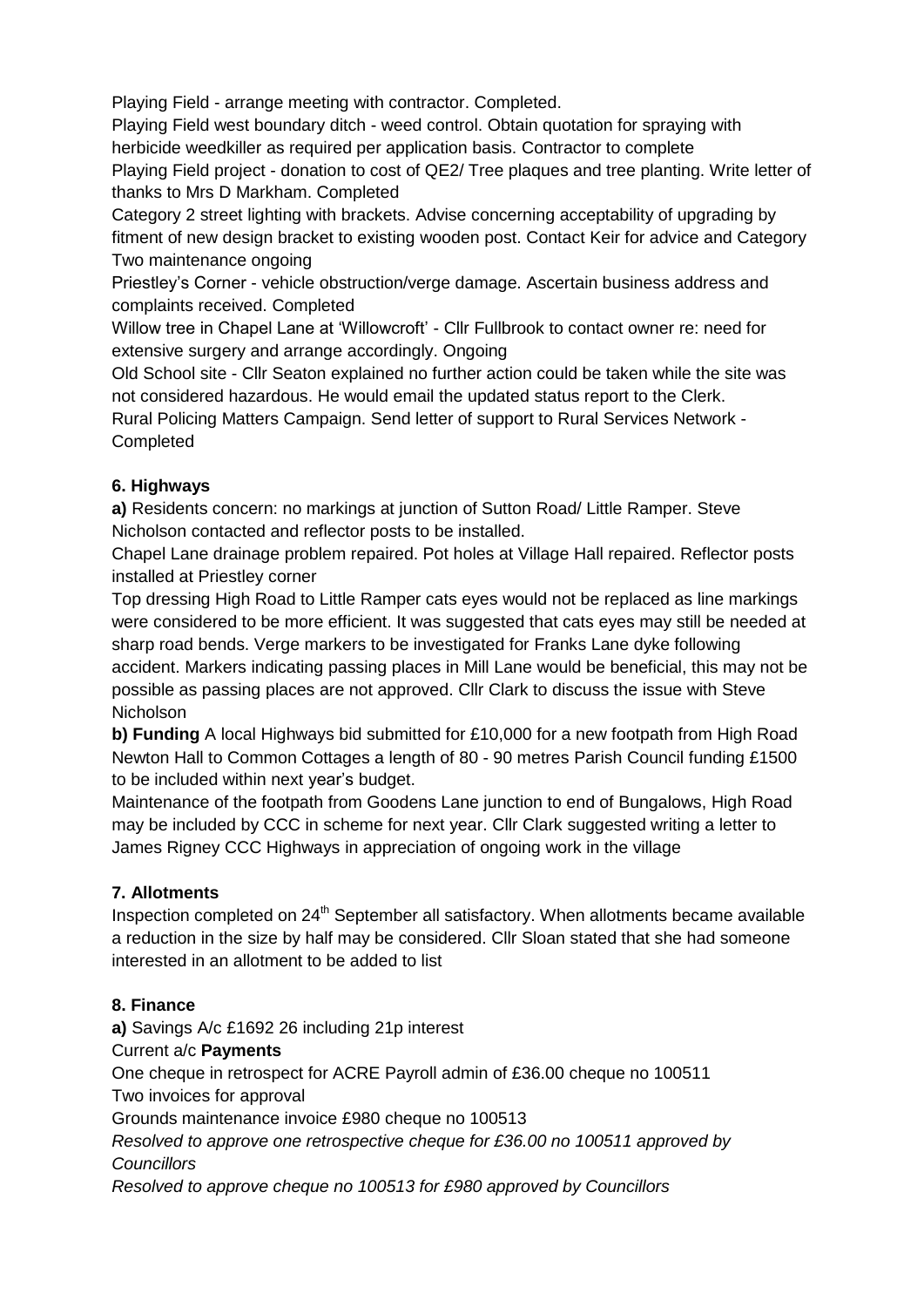FLP Fenland Leisure Products for Playground Inspections £120 cheque no 100512 *Councillors resolved that with their approval this cheque to be paid when completion of Inspection verified*

Current account £9064.18 plus VP grant £648

Quote from Grounds maintenance for next year £980.

*Resolved by Councillors to approve contract with T A Blackamore for a further year* **Income**

1/2 year Precept £3750

Allotment rents £252.

**b)** Draft forecast budget for 2016/2017 were circulated and briefly discussed. Decisions will be finalised with the Precept at the January meeting.

Notification of the Council Tax Support Grant/ Concurrent Grant would be decided following the cabinet meeting on  $19<sup>th</sup>$  November. Final figures for our Parish Council would be clarified following the FDC meeting Dec  $17<sup>th</sup>$ 

Therefore the Precept could not be set properly until the January meeting 2016. Precept to be approved and returned by Feb  $5<sup>th</sup>$  2016

**c)** Governance and Management Risk Register previously circulated.

The Councillors had no queries regarding the register so it was:

*Resolved that the Councillors approved and authorised the Governance and Management Risk Register*

## **9. Playing Field**

**a)** Proposed Wildflower Meadow

This is to be discussed again next year following completion of Village Plan.

**b)** Tree Planting

Previously circulate copies of tree planting areas. Following discussion it was decided that the Hawthorn/Blackthorn mix proposed along the drain edge would not be planted. This would be left in the nursery bed until a new site could be allocated. The planting was planned for November  $21<sup>st</sup>/22<sup>nd</sup>$  weekend. Cllr Smith to help Cllr Fullbrook along with the assistance of the Community Payback Team. Cllr Smith was to provide tree stakes, wraps and ties.

**c)** Ditch to be cleared along the field edge near Karrow Field entrance. Query regarding the Play Equipment Inspection report which stated a basketball net needs replacing this had been completed along with the repairs to two ramps. Both shown in the report as in need of attention. Cllr Fulbrook to contact FPL to discuss errors in the report before invoice is submitted for payment.

Dog Fouling was still causing concerns it was felt some action should be taken. This to be discussion as an Agenda item January meeting.

At this point Cllr Seaton left the meeting 8.25pm

## **10. Village Plan**

Cllr Gibbs stated that the response was fantastic 186 return questionnaires completed .The committee still has the word answers to questions to formulate. Two strong answers from the Village Plan survey resulted for council consideration so far.

- A defibrillator for the village, fund raising effort would commence to raise the £2000 required along with some possible help from Leverington Feoffees. Meeting  $24<sup>th</sup>$ November. The Gardening Club had offered a donation of £50.
- The change of the village name to Newton in the Isle. This was agreed and Cllr Gibbs would proceed with this issue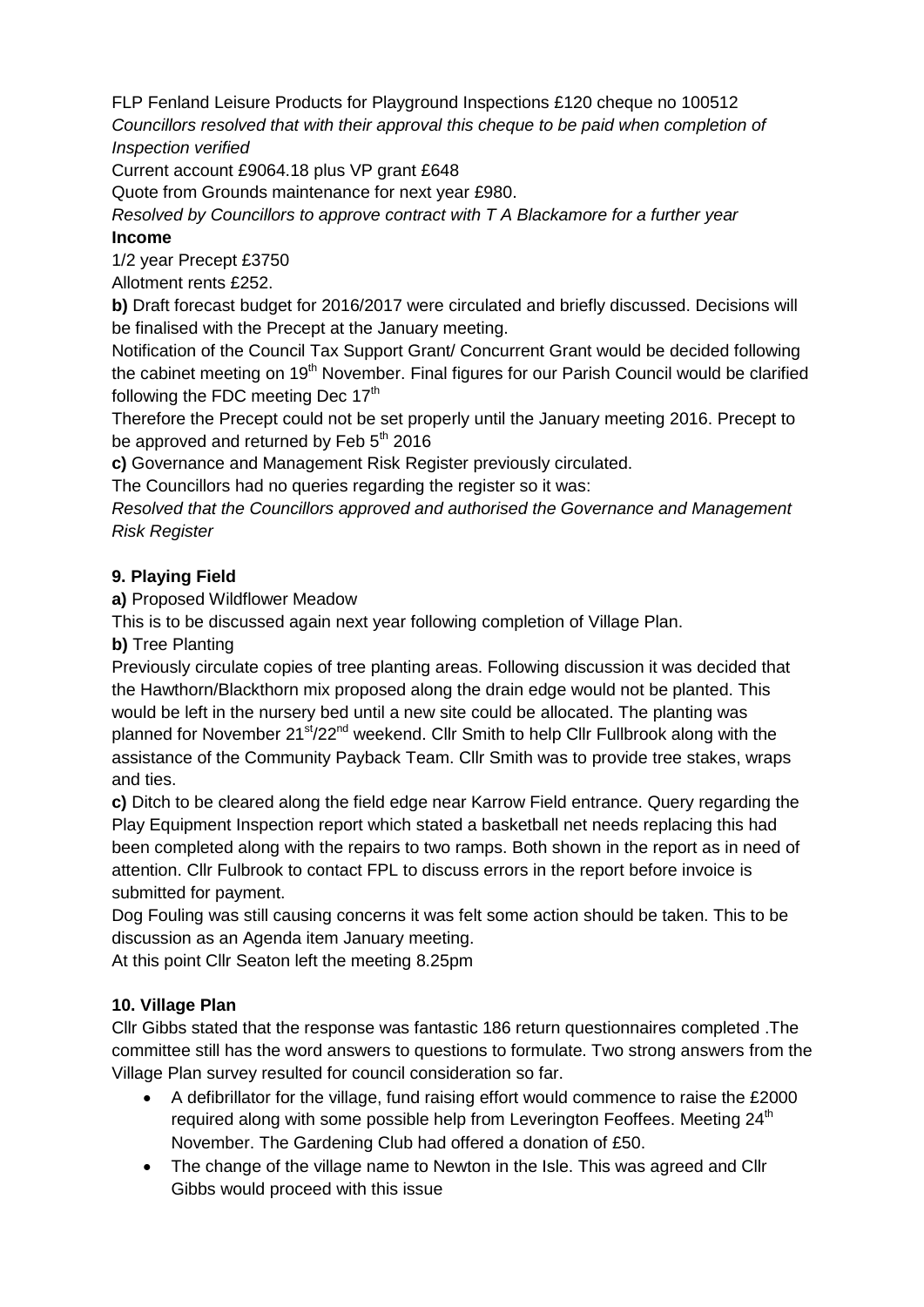*Resolved by Councillors to change the name of the village from Newton to Newton in the Isle. The Councillors all approved the decision to instigate this change*  Cllr Lay left the meeting at 8.40pm

# **11. Planning**

**a)** Change in Terms of Reference see Membership (i) to 'Membership will compromise no more than six members of Parish Council' and not five as stated at present

*Resolved by Councillors to approve the change. Terms of Planning committee, Membership* (i) *from five to six members*

No planning applications were submitted

Planning Training for the Council members in March, Cllr Clark to book seven places for 26<sup>th</sup> November.

# **12. Village Hall**

Village hall continues to thrive with regular meetings from a number of village clubs, and the ever popular coffee mornings and afternoon teas.

Post Office Counter opened on 22<sup>nd</sup> October with initial teething problems this to be held weekly on Thursday from 11.30 to 1.30. Village Hall AGM to be held Thursday 12 November at 7.30. Christmas Craft Fair, Sunday 29<sup>th</sup> November organised by Mr And Mrs Arnold, Children's Christmas Party Sunday 6<sup>th</sup> December. Carols and Christmas Tree, Friday 18<sup>th</sup> December.

New Year to see the launching of a Soup and Sandwich lunch

## **13. Correspondence**

UK Power Network - Stakeholder Engagement Strategy under R110 ED1 Critical Friend Panel

CAPALC Direct information Service Rural services Network news

Public Sector Services leaflets

Alerting Town & Parish Councils to consultation launch closing date 26 Oct

Cambridgeshire Police Updates

NHS Care Quality Commission Inspection of Hinchingbrook NHS

Acre MOVING NEW OFFICES 72 Market Street Ely CB7 4LS (move Oct 5)

CAPALC - AGM 10 Dec Histon/Impington village hall 7pm – 9pm

FENLAND Community Safety Partnership Newsletter

Public sector Healthcare

Speakout Council meeting Dec 10<sup>th</sup> Thursday at FACET Centre March - Topic Education and Employment

Safeguarding Adults and Mental Health Capacity Newsletter Autumn 2015

Norfolk Minerals Site Specific Allocations Development Plan Document

NHS Engagement Consultation re Non Emergency Transport Service closing date 19 November for online survey.

Electoral Consultation Review for Cambridge City

News for Parishes

Email Query re Street lighting on Sutton Road turning very dark

Letter re Churchyard: see Any Other Business